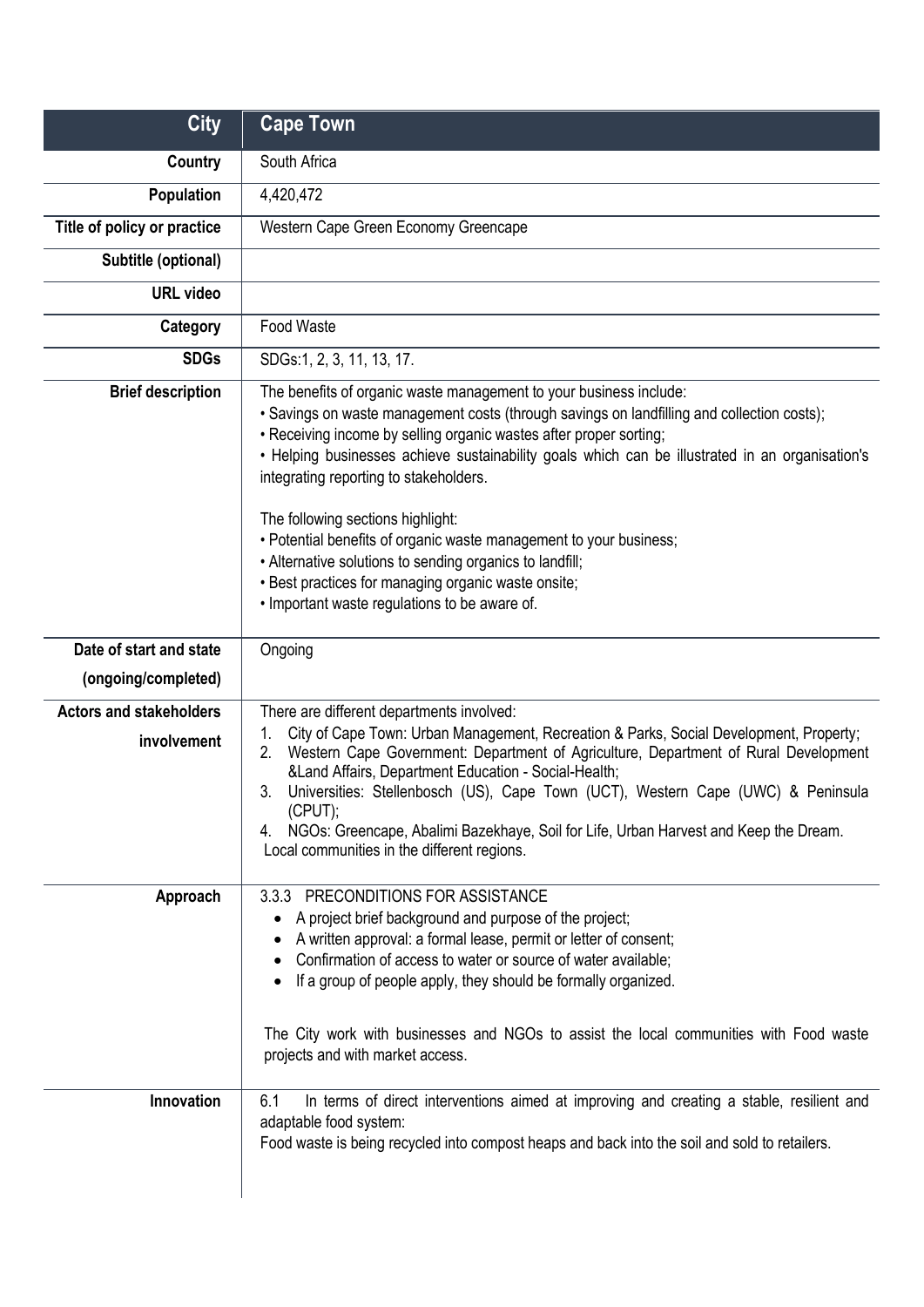|           | 2. Food waste interventions and partnerships<br>Two key interventions and strategies are proposed:<br>1) A formal retailer food optimisation pyramid;<br>2) Improved data collection. Additional interventions for consideration are discussed, such as<br>improved cold chain management, packaging to avoid spoilage, a food waste reduction roadmap<br>and household and food service sector campaigns.<br>2.1. Retailer Food Optimisation Pyramid                                                                                                                                                                                                                                                                                                                                                                                                                                                                                                                                                                                                                                                                                                                                                                                                                                                                                                                                                                                                                                                                                                                    |
|-----------|--------------------------------------------------------------------------------------------------------------------------------------------------------------------------------------------------------------------------------------------------------------------------------------------------------------------------------------------------------------------------------------------------------------------------------------------------------------------------------------------------------------------------------------------------------------------------------------------------------------------------------------------------------------------------------------------------------------------------------------------------------------------------------------------------------------------------------------------------------------------------------------------------------------------------------------------------------------------------------------------------------------------------------------------------------------------------------------------------------------------------------------------------------------------------------------------------------------------------------------------------------------------------------------------------------------------------------------------------------------------------------------------------------------------------------------------------------------------------------------------------------------------------------------------------------------------------|
|           | In the absence of comprehensive data that would help to identify where the most nutritious<br>foods are being lost or wasted in the province, this strategy focuses on the minimisation of<br>food lost or wasted by formal retailers2 and markets operating in the province. In order to<br>frame food waste in a positive light and inform retailers of the economically viable options<br>for reducing food waste, the development of a Retailer Food Optimisation Pyramid is<br>proposed.<br>Improve cold chain management and logistics;<br>٠<br>Improve packaging to avoid food spoil;<br>$\bullet$<br>Develop a food waste reduction road map;<br>Household consumer food waste campaign;<br>٠<br>Food service sector campaign.<br>٠                                                                                                                                                                                                                                                                                                                                                                                                                                                                                                                                                                                                                                                                                                                                                                                                                              |
| Impact    | Impacts of food waste<br>Food loss and waste represents a tragic waste of high value resources that could have been used<br>to improve social and economic conditions in the country, and the province, and which equates to<br>environmental damage for water and energy.<br>Environmental impacts<br>The highest carbon footprint of food waste occurs at the consumption phase 37%.<br>A great deal of water is required to produce most foods, which makes food waste avoidance an<br>important sustainability issue in a water-scarce region like South Africa, and particularly in a<br>drought-stricken province like the Western Cape.<br>Social impacts<br>In an inequitable society like Western cape, with high levels of food insecurity1, wasting food that<br>could otherwise have met the needs of the poor is a missed opportunity to address social ills in a<br>cost-effective and environmentally sound manner. In an annual assessment of global hunger, yet<br>at the same time an estimated one in eight people suffer from chronic undernourishment.<br>Economic impacts<br>Food waste can impact on food prices and contribute to more strained commodity markets, and<br>therefore an increase in food prices, which raises concerns about the impact on the poor. For the<br>grower, on-farm losses can threaten their financial survival. This is prevalent amongst South<br>African farmers, as in terms of weight and volume, more food waste occurs on farm and during<br>processing than at the consumption end of the food supply chain. |
| Inclusion | The Western Cape has numerous organic waste management solutions for homes, and<br>industrial and commercial businesses.<br>Waste-to-Pharma/Chem:                                                                                                                                                                                                                                                                                                                                                                                                                                                                                                                                                                                                                                                                                                                                                                                                                                                                                                                                                                                                                                                                                                                                                                                                                                                                                                                                                                                                                        |
|           | Conversion of organics to fine chemicals for the chemical / pharmaceutical industry.<br>Waste-to-Food:                                                                                                                                                                                                                                                                                                                                                                                                                                                                                                                                                                                                                                                                                                                                                                                                                                                                                                                                                                                                                                                                                                                                                                                                                                                                                                                                                                                                                                                                   |